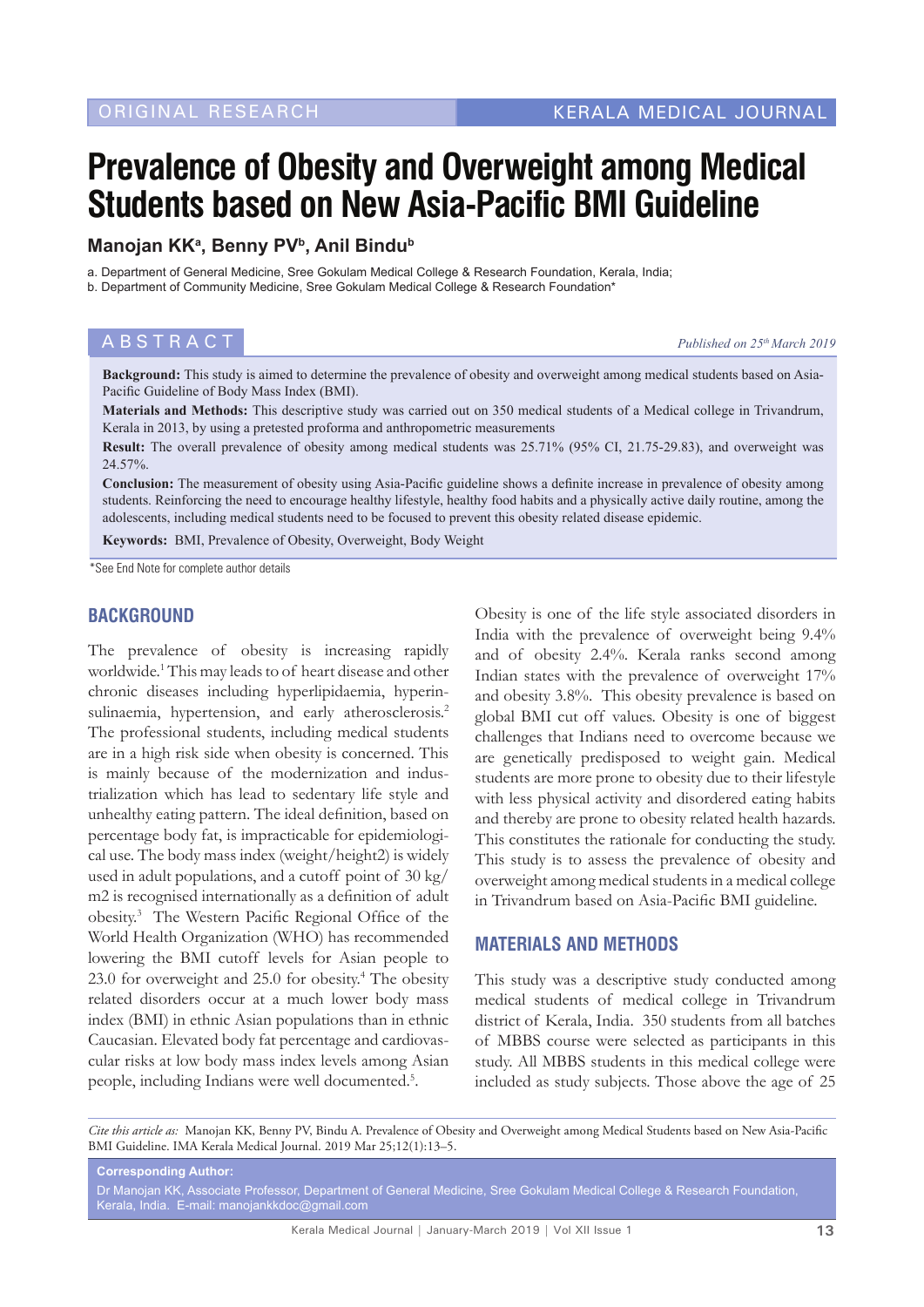#### *Manojan KK et al. Prevalence of Obesity and Overweight among Medical Students based on New Asia-Pacific BMI Guideline*

years and who were not willing to participate were excluded from this study. The study period was between 1st may 2013 to 30th may 2013. The study variables like diet, frequency of consumption of

| Table 3. Fast food consumption and obesity |              |               |           |               |                                                          |               |           |      |
|--------------------------------------------|--------------|---------------|-----------|---------------|----------------------------------------------------------|---------------|-----------|------|
| Category                                   | No fast food |               |           |               | Daily consumption Once or more in a week Once in a month |               |           |      |
|                                            | Frequency    | $\frac{0}{0}$ | Frequency | $\frac{0}{0}$ | Frequency                                                | $\frac{0}{0}$ | Frequency | $\%$ |
| Obese                                      |              |               |           |               | 63                                                       | 70            |           | 24   |
| Non obese                                  | 14           | 5.4           | 13        |               | 62                                                       | 23.8          |           | 65.8 |
|                                            |              |               |           |               |                                                          |               |           |      |

meat, fast food, fried snacks, chocolates, ice creams, sleep pattern, consumption of alcohol and smoking status were studied.

The participants were categorized on the basis of BMI (Body Mass Index, weight in kilo gram divided by height in meter square), criteria for Asian people (under weight (BMI < 18.5), normal (BMI = 18.5 to 22.9), over weight (BMI= 23 to 24.9), obese grade 1 (BMI= 25 to 29.9) and obesity grade 2 (BMI >30)).

The data collection was done using a pretested proforma. Tools used for measuring BMI were, a digital weighing machine which could measure least up to 100gms, a calibrated height measuring scale which could measure least up to 0.1 cm. The height was measured on a vertical scale with heels, buttocks, and occiput against the wall. The weighing machine was checked with known weights every day before starting the survey Informed consent was obtained from the participants and ethical approval obtained from IEC. The collected data were entered into Microsoft excel software and the analysis was done using SPSS 16 software.

### **RESULTS**

Among 350 students who participated in this study 228  $(65.1\%)$  belongs to the age group of 18 to 20 years

| Table 1. Age distribution of participants |           |            |  |  |  |  |
|-------------------------------------------|-----------|------------|--|--|--|--|
| Age group in years                        | Frequency | Percentage |  |  |  |  |
| $18-20$                                   | 228       | 65.1       |  |  |  |  |
| $20 - 22$                                 | 87        | 24.9       |  |  |  |  |
| $22 - 24$                                 | 35        |            |  |  |  |  |

**(Table1).** Out of these 350 students 241(68.86%) were females.

The prevalence of obesity among medical students based on Asia-Pacific guideline is 25.71% (95% CI,

| Table 2. Distribution of participants according to weight category |           |                |  |  |  |
|--------------------------------------------------------------------|-----------|----------------|--|--|--|
| Weight Category (BMI)                                              | Frequency | Percentage     |  |  |  |
| Underweight                                                        | 27        | 07.70          |  |  |  |
| Normal                                                             | 147       | 42.00<br>24.57 |  |  |  |
| Overweight                                                         | 86        |                |  |  |  |
| Obese                                                              | 90        | 25.71          |  |  |  |

21.75-29.83). Prevalence of overweight among medical students is 24.57% and 7.7% of the medical students are underweight **(Table 2).** The 61% of obese subjects fall under the age group 18-20 years, 26% under age group 20-22 years and 13% under age group 22-24 years.

This study shows 337(96.29%) as non vegetarians and only 13 (3.71%) as vegetarians. It was found that 10% of students skip their breakfast but most of them, 83% do not skip any meals. The highest percent of them consume more food during lunch (39%) then breakfast (34%) and the least number of them consume more food during dinner (27%).

This study shows that 63% of obese individuals consume fast food once or more in a week whereas only 22.8 % of non obese fall under the same category. The obese students who do not consume fast-food are only 3% and who consume fast food daily were also 3 percent **(Table 3).** 

The study shows that 84% of obese population and 76% of non obese population consumes chocolate/ ice-cream once or more in a week. The daily consumers are 7% among obese and non obese population **(Table 4).**

It can be seen that, 81% of obese students did not adopt any weight management methods. Only 12% of obese students are involved in any physical activity whereas 34% of non obese population is involved in one or other regular physical activity. It was found that  $6\%$  students used to sleep for less than 6 hours,  $49\%$ for 6 hours and 45% for more than 6 hours. There was not much disparity in the sleeping pattern of obese and non obese individuals.

As per the study report there were no female alcoholics, and out of the 109 males who were surveyed, there were 34 (31.2%) alcoholics. Among 34 alcoholics

| Table 4. Consumption of chocolate and ice-cream and obesity |           |               |           |               |  |  |  |
|-------------------------------------------------------------|-----------|---------------|-----------|---------------|--|--|--|
| <b>Consumption Pattern</b>                                  | Obese     |               | Non obese |               |  |  |  |
|                                                             | Frequency | $\frac{0}{0}$ | Frequency | $\frac{0}{0}$ |  |  |  |
| No consumption                                              |           |               |           | 0.7           |  |  |  |
| Daily                                                       | 6         |               | 19        | 7.3           |  |  |  |
| Once or more in a week                                      | 76        | 84            | 199       | 76            |  |  |  |
| Once in a month                                             | 6         |               |           |               |  |  |  |